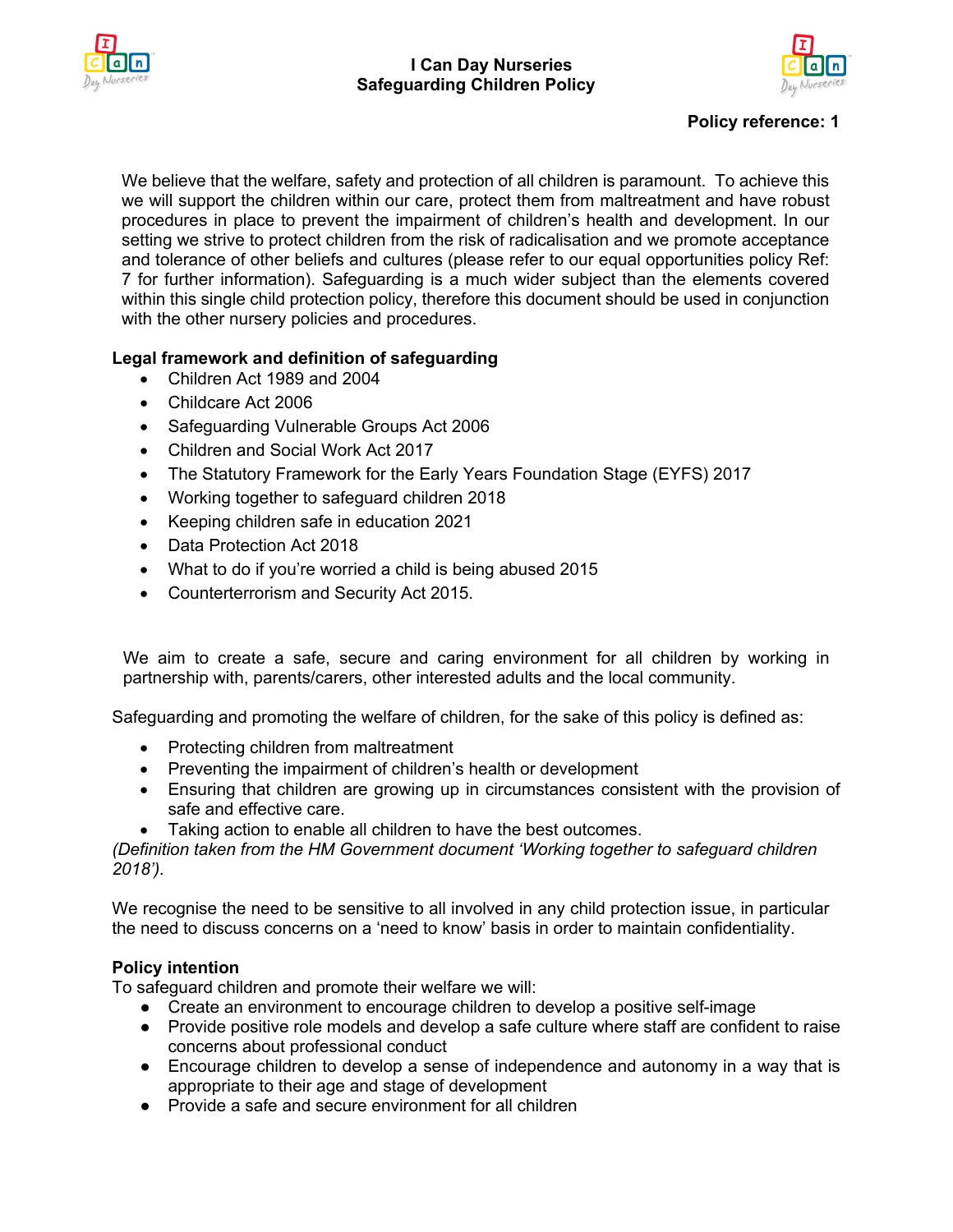



- Promote tolerance and acceptance of different beliefs, cultures and communities
- Help children to understand how they can influence and participate in decision-making and how to promote British values through play, discussion and role modelling
- Always listen to children
- Provide an environment where practitioners are confident to identify where children and families may need intervention and seek the help they need
- Share information with other agencies as appropriate.

The nursery is aware that abuse does occur in our society and we are vigilant in identifying signs of abuse and reporting concerns. Our practitioners have a duty to protect and promote the welfare of children. Due to the many hours of care we are providing, staff may often be the first people to identify that there may be a problem. They may well be the first people in whom children confide information that may suggest abuse or to spot changes in a child's behaviour which may indicate abuse.

Our prime responsibility is the welfare and well-being of each child in our care. As such we believe we have a duty to the children, parents and staff to act quickly and responsibly in any instance that may come to our attention. This includes sharing information with any relevant agencies such as local authority services for children's social care, health professionals or the police. All staff will work with other agencies in the best interest of the child, including as part of a multi-agency team, where needed.

The nursery aims to:

- Keep the child at the centre of all we do
- Ensure staff are trained to understand the child protection and safeguarding policy and procedures, are alert to identify possible signs of abuse, understand what is meant by child protection and are aware of the different ways in which children can be harmed, including by other children through bullying or discriminatory behaviour
- Ensure staff understand how to identify early indicators of potential radicalisation and terrorism threats and act on them appropriately in line with national and local procedures
- Ensure that all staff feel confident and supported to act in the best interest of the child, share information and seek the help that the child may need
- Ensure that all staff are familiar and updated regularly with child protection training and procedures and kept informed of changes to local/national procedures
- Make any child protection referrals in a timely way, sharing relevant information as necessary in line with procedures set out by the Coventry Safeguarding Children Partnership (CSCP).
- Make any referrals relating to extremism to the police (or the Government helpline) in a timely way, sharing relevant information as appropriate
- Ensure that information is shared only with those people who need to know in order to protect the child and act in their best interest
- Ensure that children are never placed at risk while in the charge of nursery staff
- Take any appropriate action relating to allegations of serious harm or abuse against any person working with children or living or working on the nursery premises including reporting such allegations to Ofsted and other relevant authorities (see professional abuse policy Ref:2)
- Ensure parents are fully aware of child protection policies and procedures when they register with the nursery and are kept informed of all updates when they occur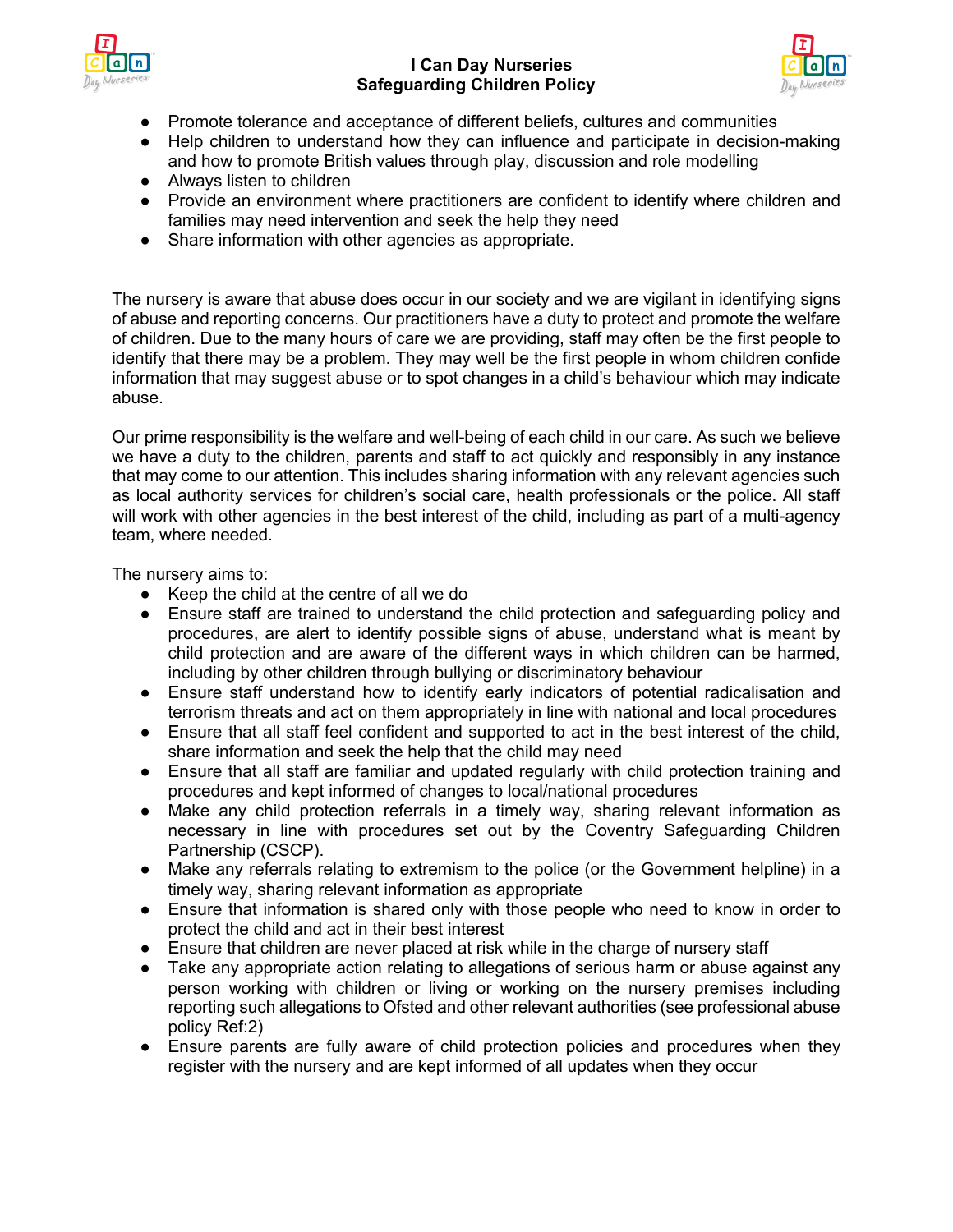



● Regularly review and update this policy with staff and parents where appropriate and make sure it complies with any legal requirements and any guidance or procedures issued by the Coventry Safeguarding Children Partnership (CSCP).

We will support children by offering reassurance, comfort and sensitive interactions. We will devise activities according to individual circumstances to enable children to develop confidence and self-esteem within their peer group.

# **CONTACT TELEPHONE NUMBERS**

**Coventry Multi Agency Safeguarding Hub (MASH): 024 76788555**

**Emergency Duty Team (out of hours): 024 7683 2222**

**Local Authority Designated Officer (LADO): 024 76975483**

**Coventry Safeguarding Children Partnership: 02476 975477**

**Coventry Early Years Team: 02476 975451**

**West Midlands Police Switchboard: 0345 113 5000 or call 101**

**Local Police Child Abuse Investigation Team: 024 7653 9044**

**Government helpline for extremism concerns: 020 7340 7264**

The nursery will maintain contact with Ofsted over any Child Protection issues. Ofsted can be contacted at the address and telephone number identified below:

### **Ofsted Piccadilly Gate Store Street Manchester M1 2WD**

# **0300 123 1231**

Designated Person:

There will be a named staff member responsible for Safeguarding Children. This person will be identified to the staff, parents and visitors by displaying their name on the parent information board.

The Designated Safeguarding Leaders (DSL) at the setting are:

# **Sam Squires, Dawn Ablitt and Karen Thorne**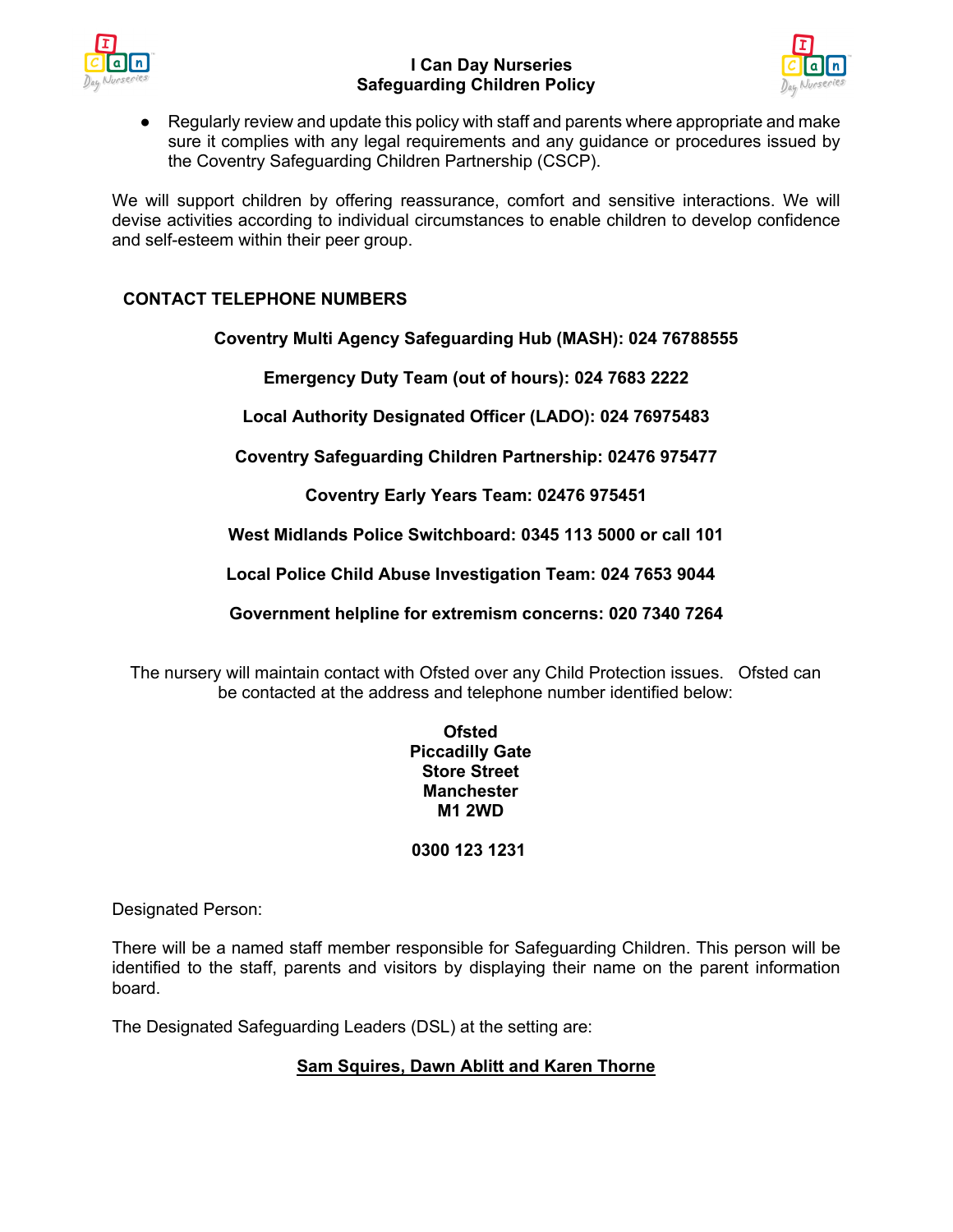



The Designated Safeguarding Leads will ensure that:

- They complete appropriate training (at least every 2 years) and keep up to date with any changes in legislation
- We provide adequate and appropriate staffing resources to meet the needs of children
- Applicants for posts within the nursery are clearly informed that the positions are exempt from the Rehabilitation of Offenders Act 1974. Candidates are informed of the need to carry out checks before posts can be confirmed. Where applications are rejected because of information that has been disclosed, applicants have the right to know and to challenge incorrect information
- We abide by the requirements of the EYFS and any Ofsted guidance in respect to obtaining references and suitability checks for staff, students and volunteers, to ensure that all staff, students and volunteers working in the setting are suitable to do so.
- We ensure we receive at least two written references BEFORE a new member of staff commences employment with us
- All regular students (over 16 years of age) have enhanced DBS checks conducted on them before their placement starts
- Volunteers, including students, do not work unsupervised
- We abide by the requirements of the Safeguarding Vulnerable Groups Act (2006) and the Childcare Act 2006 in respect of any person who is disqualified from providing childcare, is dismissed from our employment, or resigns in circumstances that would otherwise have led to dismissal for reasons of child protection concern
- We have procedures for recording the details of visitors to the nursery and take security steps to ensure that we have control over who comes into the nursery, so that no unauthorised person has unsupervised access to the children
- All agency workers and regular visitors who spend time with the children will have an enhanced DBS checked and the manager will request this before allowing them access to the nursery. All visitors/contractors will still be accompanied whilst on the premises, especially when in the areas the children use (and mobile phones are kept securely in the Manager's office; not carried on their person) (see mobile phone policy Ref: policy no.23)
- All staff have access to a professional abuse policy (ref: policy no. 2) which covers whistleblowing and which will enable them to share any concerns that may arise about their colleagues in an appropriate manner
- All staff will receive regular supervision meetings where opportunities will be made available to declare changes that may affect their suitability to care for the children. This includes information about their health, medication or about changes in their home life such as whether anyone they live with in a household has committed an offence or been involved in an incident that means they are disqualified from working with children.
- The deployment of staff within the nursery allows for constant supervision and support. Where children need to spend time away from the rest of the group, the door will be left ajar or other safeguards will be placed into action to ensure the safety of the child and the adult.
- All new staff, including any temporary staff, through their induction are made aware of the reporting process and their responsibilities in reporting any concerns. They will be made aware that they are responsible for liaising with the Children's Social Care/CSPC should they have any concerns. (see professional abuse policy ref: 2)
- All three of our management team are trained to be Designated Safeguarding Leads and at least one of them is always present/contactable during nursery opening hours.
- Staff knowledge in this area is monitored and updated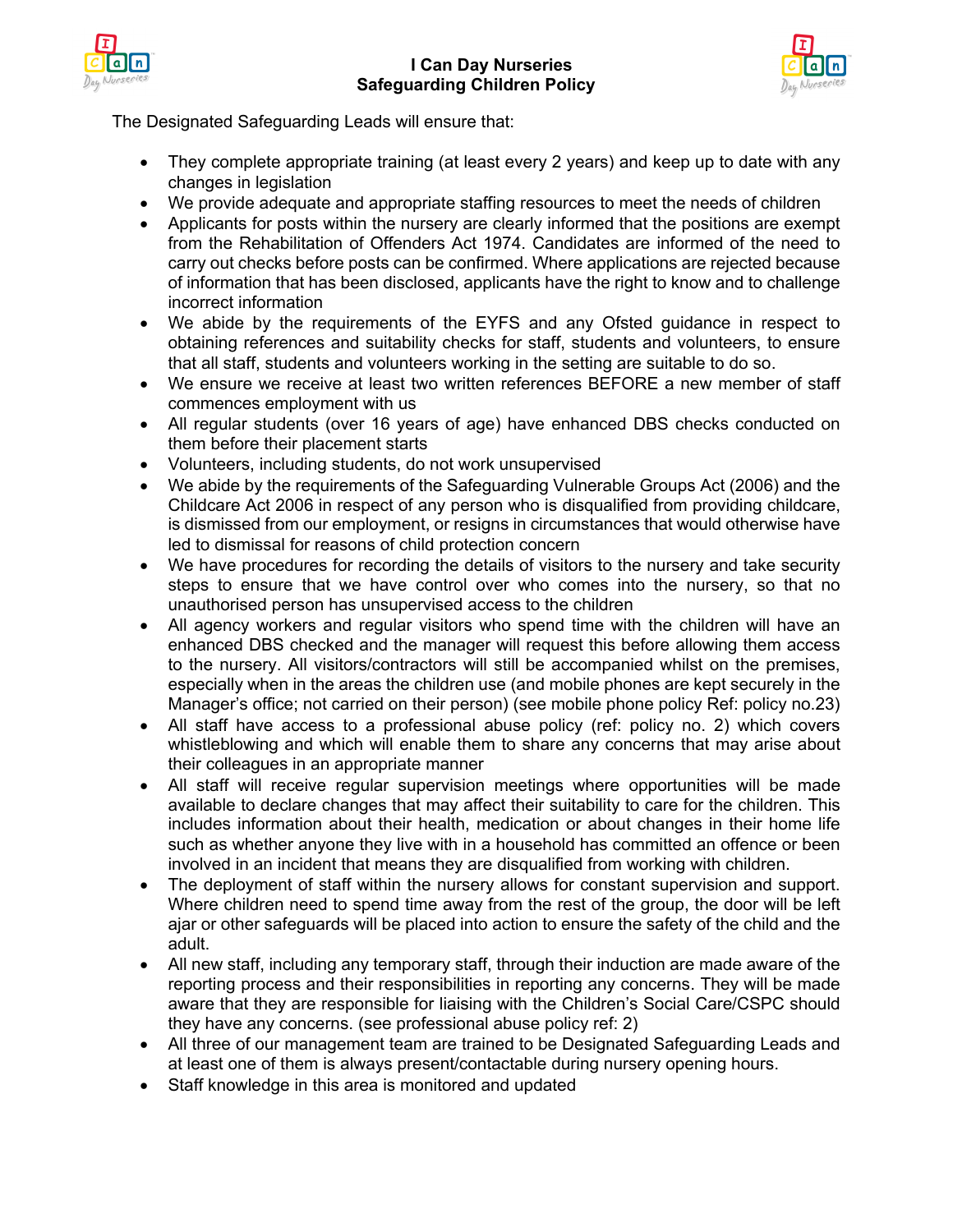



- Training opportunities are sought for all adults involved in the Nursery to ensure they have up to date knowledge and a greater understanding of child protection issues
- The Nursery Proprietor is kept fully updated on any concerns raised

### **Key Person**

We operate a Key Person system, which assigns an individual member of staff to each child at the earliest opportunity following the child's enrolment into the Nursery.

It is the Key Person's role to:

- Encourage children to develop a positive self-image, by ensuring equality of access to opportunities that develop their independence
- Listen to and value what children say and do
- Encourage children to have the confidence to speak out, which enables them to build autonomy as well as the ability to resist inappropriate approaches
- Encourage children to be independent by providing opportunities that allow them to make choices and decisions whether or not to take part in all activities. In this way children are given opportunity to question the relevance and appropriateness of activities, which they can apply in other situations
- Work closely with families and the children, linking Nursery to home, which enables the development of sustainable relationships between the child, their peers, family and other adults. Families will be encouraged to work effectively with the Nursery to understand our commitment to the safety and well being of the children in our care
- Ensure they or any other person concerned for the child's welfare listen to the child, provide comfort and reassurance and report the concerns to the designated Safeguarding co-ordinator or the Nursery Manager
- Allow investigations to be carried out with sensitivity. Nursery Staff will never question children and pay careful attention to not making assumptions, drawing to conclusions or influencing the outcome of any investigation

## **Parents/Carers and Families**

We recognise the value of working in partnership with parents/carers, to provide a safe and secure environment for children. To demonstrate our commitment to this we will ensure that:

- All parents/carers, including those with parental responsibility and interested adults will be made aware of our policy on Safeguarding Children during their initial enrolment.
- All parents are informed within their contract that we as an organisation working with children are obliged by law to report any suspicions of child abuse during their initial induction to the Nursery
- Any confidential records kept on a child will be shared with the child's parents or those who have parental responsibility for the child
- Parents are normally the first point of contact. If a suspicion of abuse is recorded, parents are informed at the same time as the report is made, except where the guidance of the CSCP/ local authority children's social care team/Police does not allow this. This will usually be the case where the parent or family member is the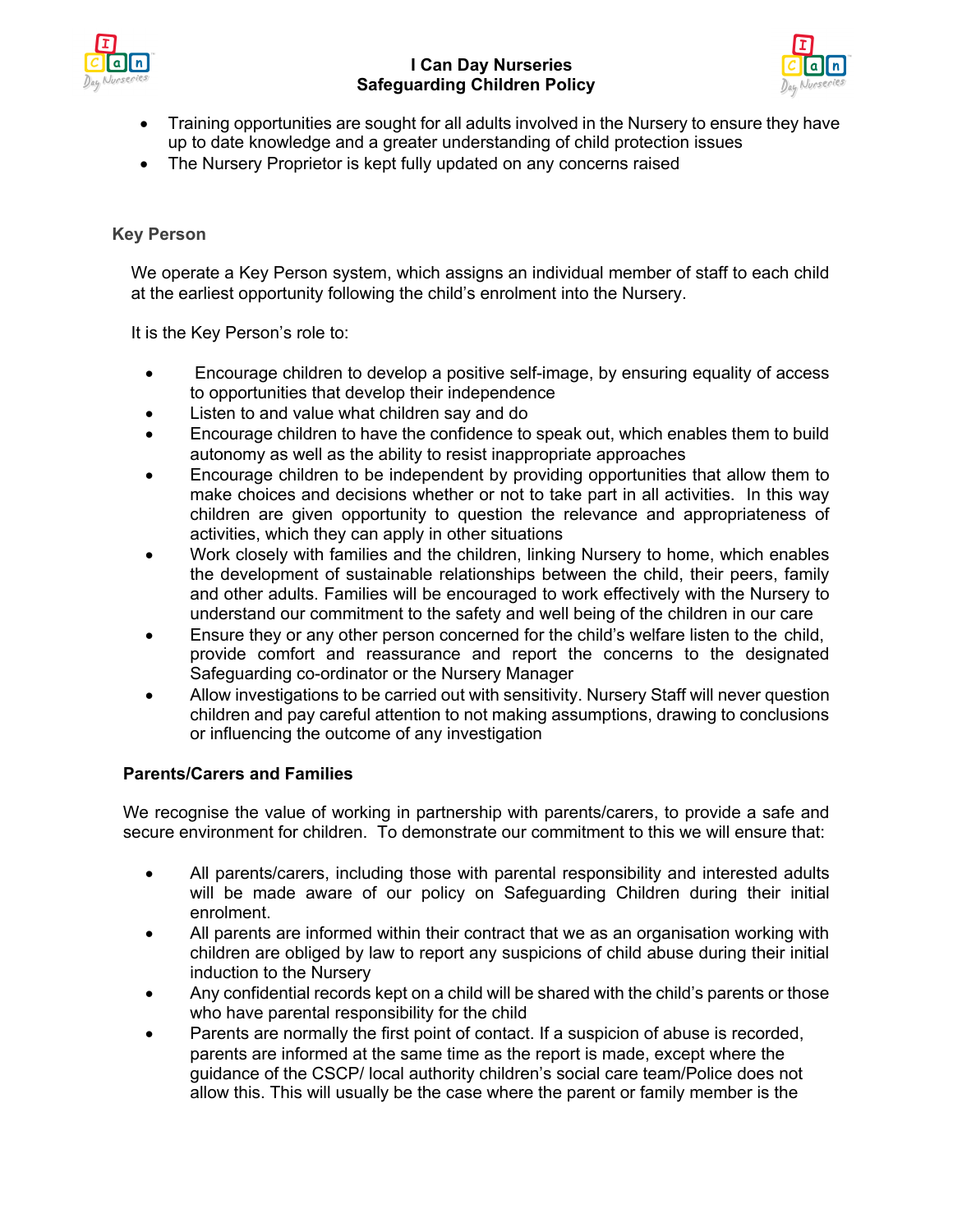



likely abuser, or where a child may be endangered by this disclosure. In these cases the investigating officers will inform parents.

• The Nursery will take every step to build trusting and supportive relationships with families. We will endeavour to ensure they are made a part of any Child Protection Procedure to include CAF meetings and Core Group Meetings. The Nursery will continue to welcome families whilst investigations are being made.

## **Types of abuse**

Abuse and neglect are forms of maltreatment of a child. Somebody may abuse or neglect a child by harming them, or by failing to act to prevent harm. Children may be abused within a family, institution, or community setting by those known to them or a stranger. This could be an adult or adults, another child or children.

The signs and indicators listed below may not necessarily indicate that a child has been abused, but will help us to recognise that something may be wrong, especially if a child shows a number of these symptoms or any of them to a marked degree.

#### **Indicators of child abuse**

- Failure to thrive and meet developmental milestones
- Fearful or withdrawn tendencies
- Aggressive behaviour
- Unexplained injuries to a child or conflicting reports from parents or staff
- Repeated injuries
- Unaddressed illnesses or injuries.
- Significant changes to behaviour patterns.

#### **Physical abuse**

Action needs to be taken if staff have reason to believe that there has been a physical injury to a child, including deliberate poisoning; where there is definite knowledge, or reasonable suspicion that the injury was inflicted or knowingly not prevented. These symptoms may include bruising or injuries in an area that is not usual for a child, e.g. fleshy parts of the arms and legs, back, wrists, ankles and face.

Many children will have cuts and grazes from normal childhood injuries – these should also be logged and discussed with the nursery manager or room leader.

Children and babies may be abused physically through shaking or throwing. Other injuries may include burns or scalds. These are not usual childhood injuries and should always be logged and discussed with the nursery manager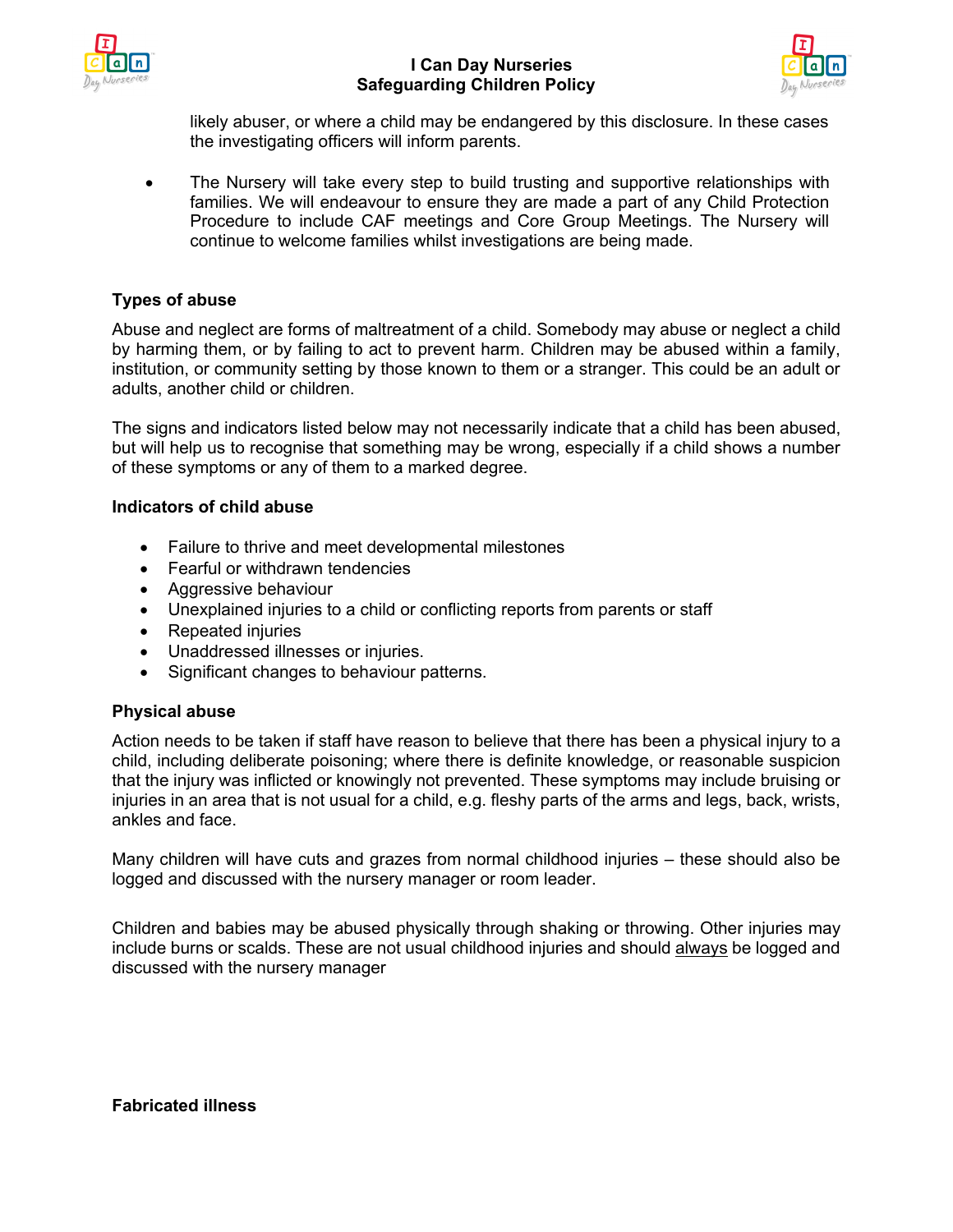



This is also a type of physical abuse. This is where a child is presented with an illness that is fabricated by the adult carer. The carer may seek out unnecessary medical treatment or investigation. The signs may include a carer exaggerating a real illness or symptoms, complete fabrication of symptoms or inducing physical illness e.g. through poisoning, starvation, inappropriate diet. This may also be presented through false allegations of abuse or encouraging the child to appear disabled or ill to obtain unnecessary treatment or specialist support.

## **Procedure:**

- All signs of marks/injuries to a child, when they come into nursery or occur during time at the nursery, will be recorded as soon as noticed by a staff member
- The incident will be discussed with the parent at the earliest opportunity
- Such discussions will be recorded and the parent will have access to such records
- If there appear to be any queries regarding the injury, the local authority multi agency safeguarding hub (MASH) will be notified in line with procedures set out by the Coventry Safeguarding Children Partnership (CSCP).

## **Sexual abuse**

Action needs be taken under this heading if the staff member has witnessed occasion(s) where a child indicated sexual activity through words, play, drawing, had an excessive pre-occupation with sexual matters, or had an inappropriate knowledge of adult sexual behaviour or language. This may include acting out sexual activity on dolls/toys or in the role play area with their peers, drawing pictures that are inappropriate for a child, talking about sexual activities or using sexual language or words. The child may become worried when their clothes are removed, e.g. for nappy changes.

The physical symptoms may include genital trauma, discharge, and bruises between the legs or signs of a sexually transmitted disease (STD). Emotional symptoms could include a distinct change in a child's behaviour. They may be withdrawn or overly extroverted and outgoing. They may withdraw away from a particular adult and become distressed if they reach out for them, but they may also be particularly clingy to a potential abuser so all symptoms and signs should be looked at together and assessed as a whole.

If a child starts to talk openly to an adult about abuse they may be experiencing; the procedure stated later in this document under 'recording abuse suspicions' will be followed.

## **Procedure:**

- The adult should reassure the child and listen without interrupting if the child wishes to talk
- The observed instances will be detailed in a confidential report
- The observed instances will be reported to the DSL
- The matter will be referred to the Local Authority MASH team.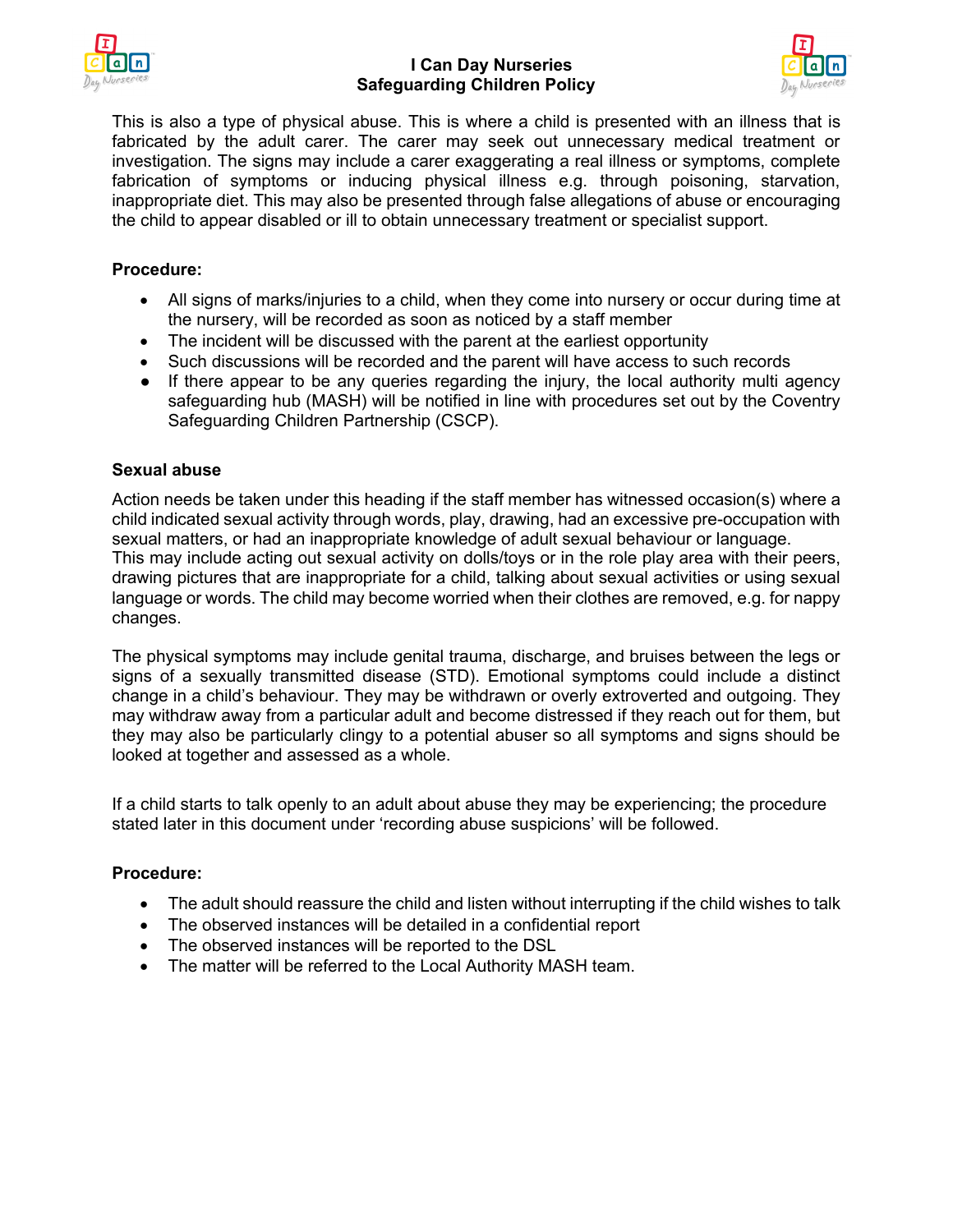



## **Emotional abuse**

Action should be taken under this heading if the staff member has reason to believe that there is a severe, adverse effect on the behaviour and emotional development of a child, caused by persistent or severe ill treatment or rejection.

This may include extremes of discipline where a child is shouted at or put down on a consistent basis, lack of emotional attachment by a parent, or it may include parents or carers placing inappropriate age or developmental expectations upon them. Emotional abuse may also be imposed through the child witnessing domestic abuse and alcohol and drug misuse by adults caring for them.

The child is likely to show extremes of emotion with this type of abuse. This may include shying away from an adult who is abusing them, becoming withdrawn, aggressive or clingy in order to receive their love and attention. This type of abuse is harder to identify as the child is not likely to show any physical signs.

## **Procedure:**

- The concern should be discussed with the manager/room supervisor/DSL (as appropriate)
- The concern will be discussed with the parent
- Such discussions will be recorded and the parent will have access to such records
- A Common Assessment Framework (CAF) may need to be completed
- If there appear to be any queries regarding the circumstances, the matter will be referred to MASH.

# **Neglect**

Action should be taken under this heading if the staff member has reason to believe that there has been persistent or severe neglect of a child (for example, by exposure to any kind of danger, including cold and starvation and failure to seek medical treatment when required on behalf of the child), which results in serious impairment of the child's health or development, including failure to thrive.

Signs may include a child persistently arriving at nursery unwashed or unkempt, wearing clothes that are too small (especially shoes that may restrict the child's growth or hurt them), arriving at nursery in the same nappy they went home in or a child having an illness that is not being addressed by the parent. A child may also be persistently hungry if a parent is withholding food or not providing enough for a child's needs.

Neglect may also be shown through emotional signs, e.g. a child may not be receiving the attention they need at home and may crave love and support at nursery. They may be clingy and emotional. In addition, neglect may occur through pregnancy as a result of maternal substance abuse.

## **Procedure:**

- The concern will be discussed with the parent
- Such discussions will be recorded and the parent will have access to such records
- A CAF may need to be completed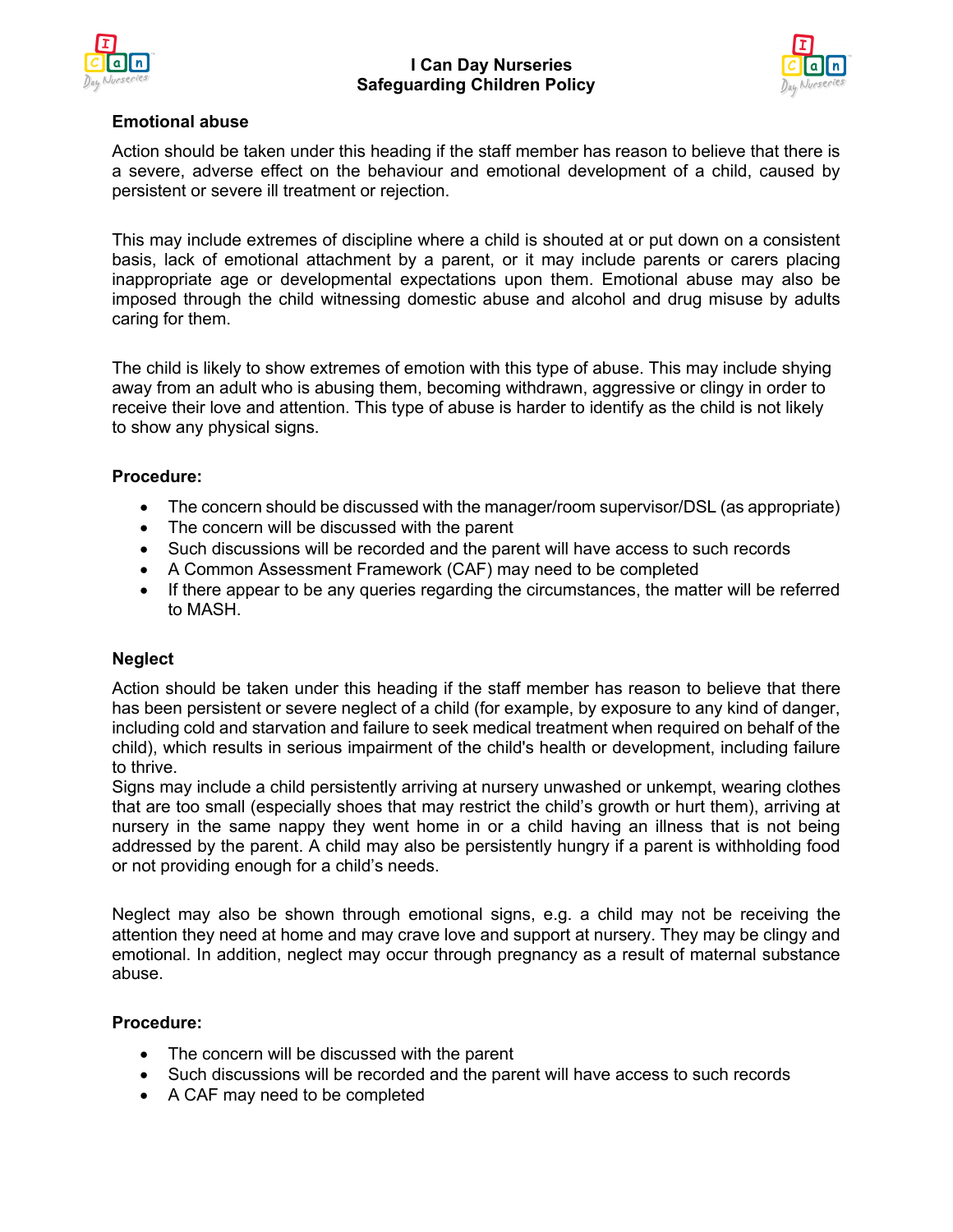



• If there appear to be any queries regarding the circumstances the matter will be referred to Children's Social Care.

The signs and symptoms of abuse listed above are not exhaustive. Where staff have a concern about the welfare of a child, they must report it to the Designated Safeguarding Lead so that guidance can be sought, and a referral made if necessary. Any individual who has concerns can also raise these directly with social care.

**06**

## **Recording suspicions of abuse and disclosures**

Staff should make an objective record (supported by the Designated Safeguarding Lead (DSL)) of any observation or disclosure and include:

- Child's name
- Age of the child and date of birth
- Date and time of the observation or the disclosure
- Exact words spoken by the child
- Exact position and type of injuries or marks seen
- Exact observation of an incident including any other witnesses
- Name of the person to whom the concern was reported, with date and time; and the names of any other person present at the time.
- Any discussion held with the parent(s) (where deemed appropriate).

These records should be signed by the person reporting this and the DSL, dated and kept in a separate confidential file.

If a child starts to talk to an adult about potential abuse it is important **not** to promise the child complete confidentiality. This promise cannot be kept. It is vital that the child is allowed to talk openly and disclosure is not forced or words put into the child's mouth. As soon as possible after the disclosure it is vital details are logged down accurately.

It may be thought necessary that through discussion with all concerned the matter needs to be raised with MASH and Ofsted, and/or a CAF needs to be initiated*.* Staff involved may be asked to supply details of any information/concerns they have with regard to a child. The nursery expects all members of staff to co-operate with the CSCP, the police and Ofsted in any way necessary to ensure the safety of the children.

Staff must not make any comments either publicly or in private about a parent's or staff's supposed or actual behaviour.

## **Staff Guidance**

All staff are expected to behave in a professional manner, particularly regarding the maintenance of confidentiality at all times. Confidential information should only be shared with external agencies and professionals where it is considered to be necessary, in order to protect children.

Staff are expected to act in an appropriate way towards children and adults, treating them with the same respect and dignity that they would expect to be treated themselves.